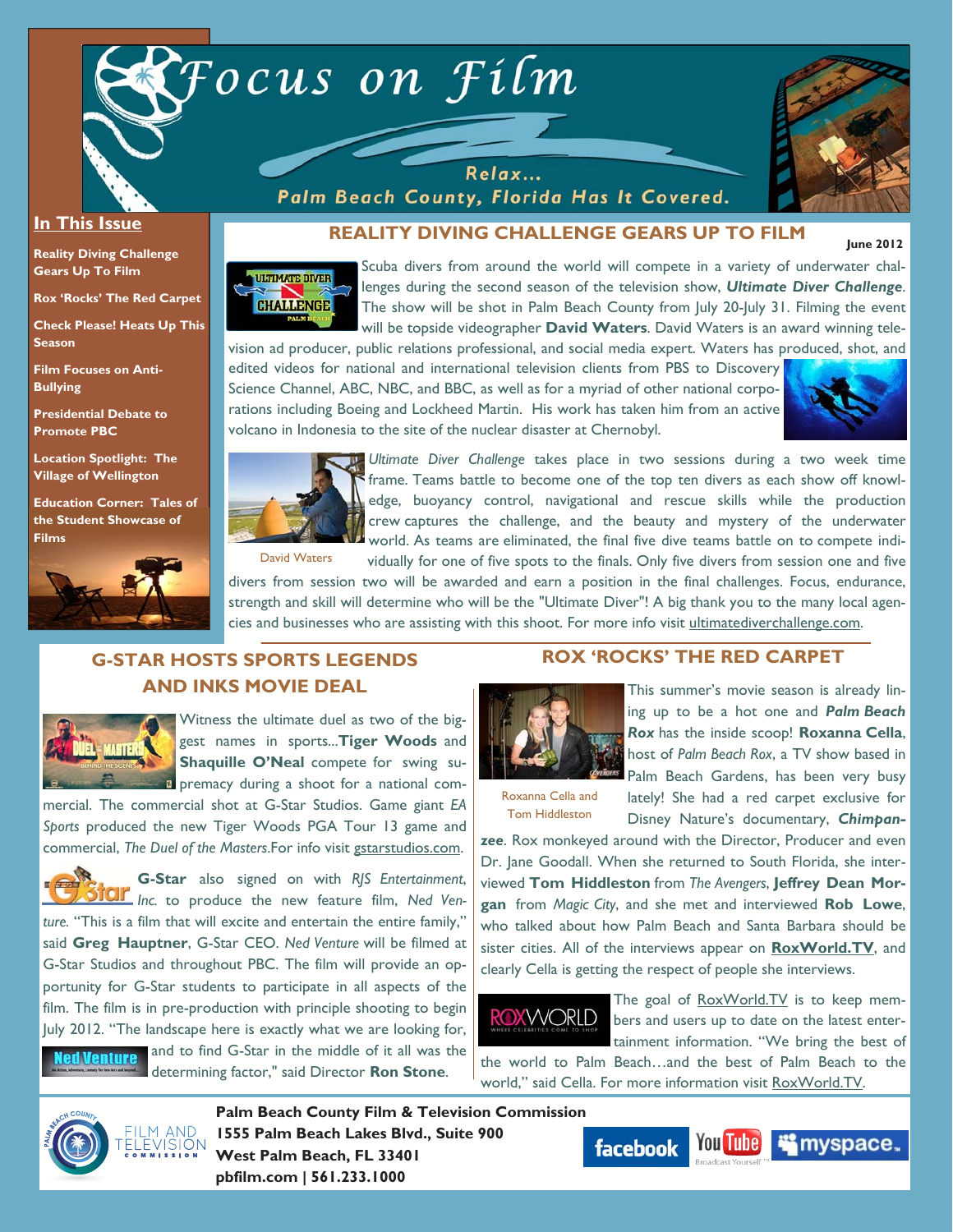# **AREA COMPANY TO PRODUCE TWO NEW INDIE FILMS**



*Unconscious*, a film that was featured at the 2006 **Palm Beach International Film Festival** might have a new distribution deal for video, cable, TV and foreign rights soon. Vivendi Universal already released the film nationwide and it's available through a

variety of outlets including Netflix and Wal-Mart. One of their featured actors, **Benjamin Walker**, is starring in the upcoming 20th Century Fox summer release of *Abe Lincoln: Vampire Hunter*.



**George Williams** of **Capitol Pictures** who produced *Unconscious* is in the process of producing two new indie films, *The Pool Man* and *High Water* to be shot in Palm Beach County. For more info please

call George Williams at 561.310.2420.

#### **CHECK, PLEASE! HEATS UP THIS SEASON**



*Check, Please! South Florida* turns up the heat with all-new episodes airing this month on **WPBT2**. In the season premiere, local firefighters come to the rescue with the dish on their favorite dining hot spots! Host **Michelle Bernstein**  jumps back into the mix with fifteen new

Michelle Bernstein and local firefighters

reviewers, offering restaurant picks in many different cities in Palm Beach County. Season eight visits up-and-coming neighborhoods such as Northwood in West Palm Beach, and gets the lowdown on the local food truck frenzy. These fun new episodes will be served up on WPBT2 on Mondays at 7:30 p.m. Episodes repeat on Thursdays at 7:30pm and Saturdays at 5:30pm.

*Check, Please!* also held a tasting tour in Boca Raton. Participants

tasted their way through restaurants on a culinary excursion! *Check, Please!* host, chef Michelle Bernstein and event co-host Paul Castronovo of the Paul & Young Ron Show and Castronovo Vineyards, kept guests entertained. For more info visit wpbt2.org.



Food from the Tasting Tour

## **DIGITAL DOMAIN RINGS NYSE BELL!**



**Digital Domain Media Group**, parent company of the award-winning visual effects industry pioneer Digital Domain, celebrated its partnership with the New York Stock Exchange (NYSE) by ringing the opening bell!

**John Textor**, chairman/CEO of Digital Dothe bell at NYSE

main Media Group, presided over the ceremony. "We appreciate the invitation to celebrate these achievements," said Textor.

Digital Domain recently teamed up with FSU to create a new program that will graduate students with skills to produce Hollywood blockbusters. Students will spend their sophomore through senior years in West Palm Beach. For info visit digitaldomain.com.

# **PR GROUP CREATES ALLURING PUBLICITY**

**TransMedia Group** in Boca Raton is working with the new upcoming television show, *Seductively French* Hosted by **Slavica Monczka,** *Seductively French* will give viewers a deeper look into French culture covering topics such as haute couture, fine art, architecture, and cuisine. Monczka created *Seductively French* to celebrate the allure of the French culture. The show invites the audience to experience the uniqueness of France, and the spirit of the French people.



Monczka is also the creator and editor of the popular Seductively French website that celebrates one's passion for French fashion and **lifestyle.** She is also a fashion and lifestyle writer for the popular luxury brand site JustLuxe.com.

Negotiations are currently in process for a television deal. For more info call Adrienne Mazzone at 561.750.9800.

### **FILM FOCUSES ON ANTI-BULLYING**



**Talina Adamo** of Black Onyx Productions, LLC is filming *Caught in the Middle* in Palm Beach County (PBC). The short film teaches lessons of loyalty and tolerance, as it explores issues of bullying. A brainiac pre-teen boy and

Talina Adamo with cast of *Caught in the Middle*

a stunning, popular and trendy girl come to the realization with the help of their friends

that they are not too different after all, and that being true to your heart will take you further than you ever imagined.



"Black Onyx Productions is so excited to be producing this film. Working with these kids and the amazing crew we have put together has been the best experience in filmmaking my husband and I have had in a long time. Also, PBC is by far our favorite place to

AJ Shore Photography

shoot our films in Florida," said Adamo. In April, Adamo held a red -carpet fundraiser to help with production. The event had celebrities, impersonators, and acting profession-

als, and was held at FAU's Living Room **Caught** il all Theater. For info visit pbcfilmmakers.com.





**EXT** Students from **Toussaint L'Ouverture High School** in Boynton Beach participated in the International Haitian Flag Day at the Boynton Cinema. The purpose of the event was to have

Students at Interna- the community come together to watch a tional Haitian Flag Day movie and partake in some Haitian Culture. Organizers Jean Nicely, Jean-Michel Millien and Gary Davis felt the event was a success and exceeded their expectations.

Organizers are already planning their next event…"Gary Davis presents Wednesday Night at the Movies" at the **Lake Worth Playhouse Stonzek Theater**. For more info call Jean Nicely at 561.479.6773.

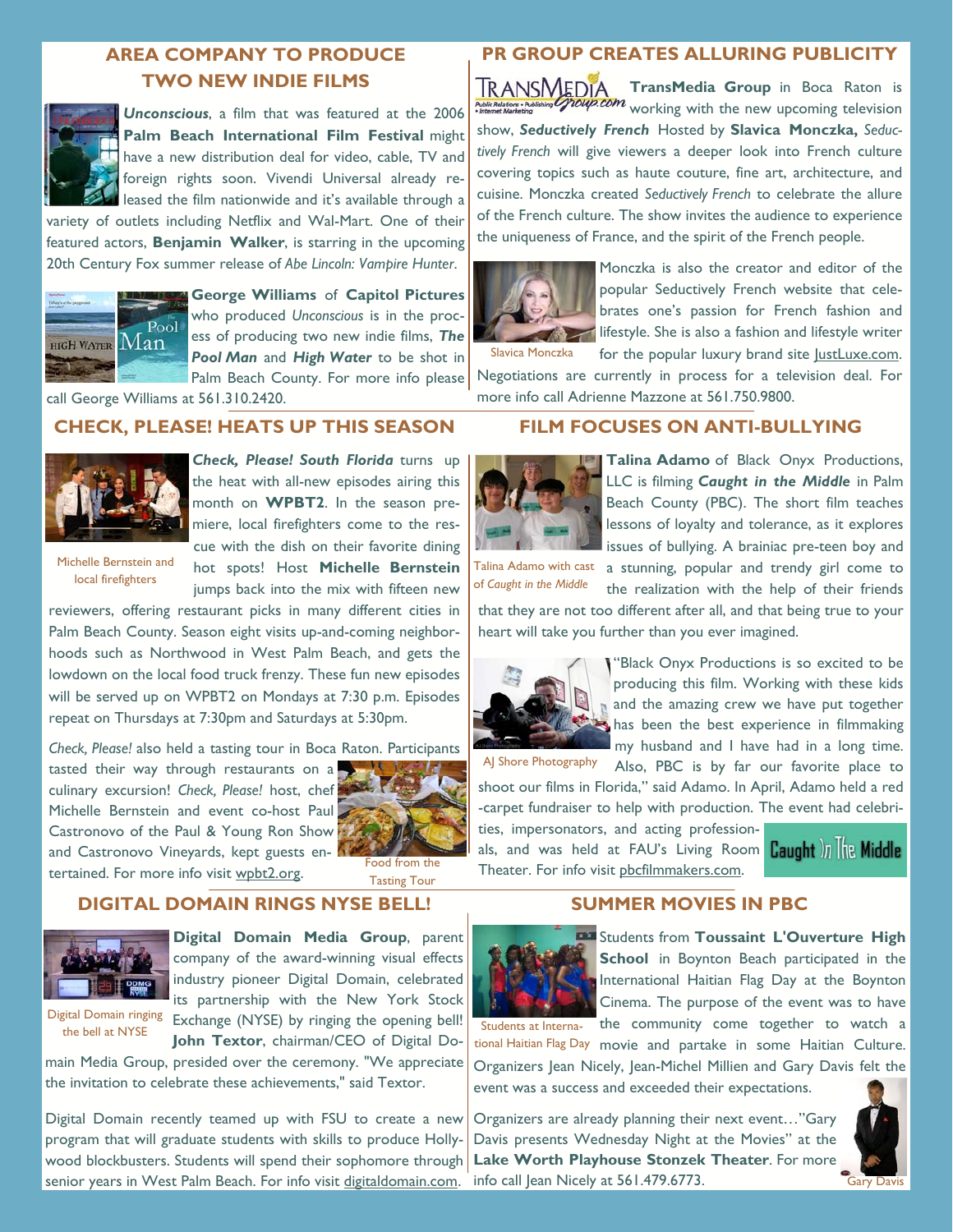#### **TALES OF THE STUDENT SHOWCASE OF FILMS**





The Palm Beach County Film & Television Commission has accepted an invitation to once again **Palm Beach** host the annual **Student Showcase of Films** at **Lynn University's Keith C. and Elaine**  Johnson Wold Performing Arts Center! This year's Student Showcase of Films brought out Film Festival

UNIVERSIT



some of the state's most promising talent. Nearly 700 students and film enthusiasts gathered as cash prizes and scholarships were awarded in several different categories. The winning films were screened in their entirety during the **Palm Beach International Film Festival**. Winning films were also

screened at the **Norton Museum of Art**, as part of their Art After Dark series.



One of this year's winners **John Wikstrom** from Florida State University (FSU), who won 1<sup>st</sup> Place in the Documentary category for his film, *Finding Benjaman*, has also been selected as a finalist in the nationwide film competition for the Sprite Films program. Originally called the Coca-Cola Refreshing Filmmakers Award when it started in 1998, the competition gives six student filmmakers the chance to create a short film, the winner of which will be featured in theaters across the country later this year. After sending in four scripts, undergrad student Wikstrom said he was mind-blown to hear that one of them had been selected by Sprite. Currently in production, the finalists' six films will debut on Sprite.com from

August 1 through August 31, when FSU family, friends and fans can vote for Wikstrom's short film. For more information visit pbfilm.com or call 561.233.1000. John Wikstrom

#### **THE FLORIDA STATE UNIVERSITY**

**KO-MAR HAS BUSY PRODUCTION SEASON** 



**KO-MAR Productions** in West Palm Beach has been buzzing with production! They filmed a webcast with author **James Patterson** at two locations in Palm Beach County, KO-MAR's studio in West Palm

KO-MAR Studio

Beach, and the Society of the Four Arts.

They created a webcast aimed at students in middle school, teachers and fans wanting to learn more about the famous author. 70,000 people watched the webcast premiere. It continues to be seen at jamespattersonevents.com.

*Get Golf Ready* is an hour-long show profiling the golf industry's efforts to make the game more fun while also building life relationships among multiple segments of society. The show was presented by CBS Sports, and aired on CBS sta- TISUS tions nationally. Produced by KO-MAR Productions and presented by the PGA of America, *Get* 

*Golf Ready* takes viewers to eight states and our nation's capital. The show segments can be seen at pga.com/get-golf-ready/get-golf-ready-everyone-can



-play-video. For more info call 561.671.3745.

Get Golf Ready

#### **FTC UPGRADES TO A NEW LOGO!**



ILM AND The Palm Beach County Film & Television  $\sum_{n=1}^{\infty}$  Commission (FTC) has a new logo! The fresh, innovative design was created by the

**O'Donnell Agency** in West Palm Beach. "We wanted to promote a distinct, identifiable brand for the FTC to showcase their commitment to industry growth and new technologies," said **Carey O'Donnell**, President of the O'Donnell Agency.

"This brand new logo helps us define to the world what we do and where we are located. The logo focuses on a modern, stylized lens emphasizing literal movement and a palm tree symbol to show the strong connection to Palm Beach County," said **Michelle Hillery**, FTC Director of Operations and Programs.

#### **PRESIDENTIAL DEBATE TO PROMOTE PBC**

Thousands of media outlets from all over the world will descend on Palm Beach UNIVERSITY County for the final Presidential debate between President Barack Obama and Governor Mitt Romney. Palm Beach County (PBC) is allocating \$150,000 in tourism tax dollars to market the Presidential Debate that **Lynn University** is hosting in October. At least 3,000 hotel rooms in the area are expected to be filled for the debate. The University will host the candidates Oct. 22 at its Boca Raton campus, and will use the money to market PBC as the destination for the event.



"All the eyes of the world will be on PBC, Boca Raton and specifically Lynn University," said **Roger Amidon**, executive director of the PBC Tourism Development Council. "We could not buy this type of exposure for our beautiful

Lynn University Theatre in Boca Raton

county." Lynn spokesman Joshua Glanzer said the money will be used to promote PBC during the debate, such as during debate watch parties and inside thousands of media kits that will be distributed to the press. For more info call 561.233.1000.

## **'CLASSIC' EVENT TO STAY AT PGA**



A tentative agreement has been reached to keep **The Honda Classic** at the **PGA National Resort & Spa**  in **Palm Beach Gardens** for four more years! This year, PGA welcomed the world's best golfers for the **2012 Honda Classic**, which was held this past March. Coverage was broadcast on **NBC** and the **Golf Channel** for a total of 12 hours!



The Honda Classic drew about 50,000 additional specta-**NBC** tors than the year before with the appearance of Tiger **Woods**. "The big attendance is great. But the main hit

for us is in the worldwide marketing. People around the country see us on television," said **Joel Page**, GM and VP of PGA National. For info visit thehondaclassic.com.